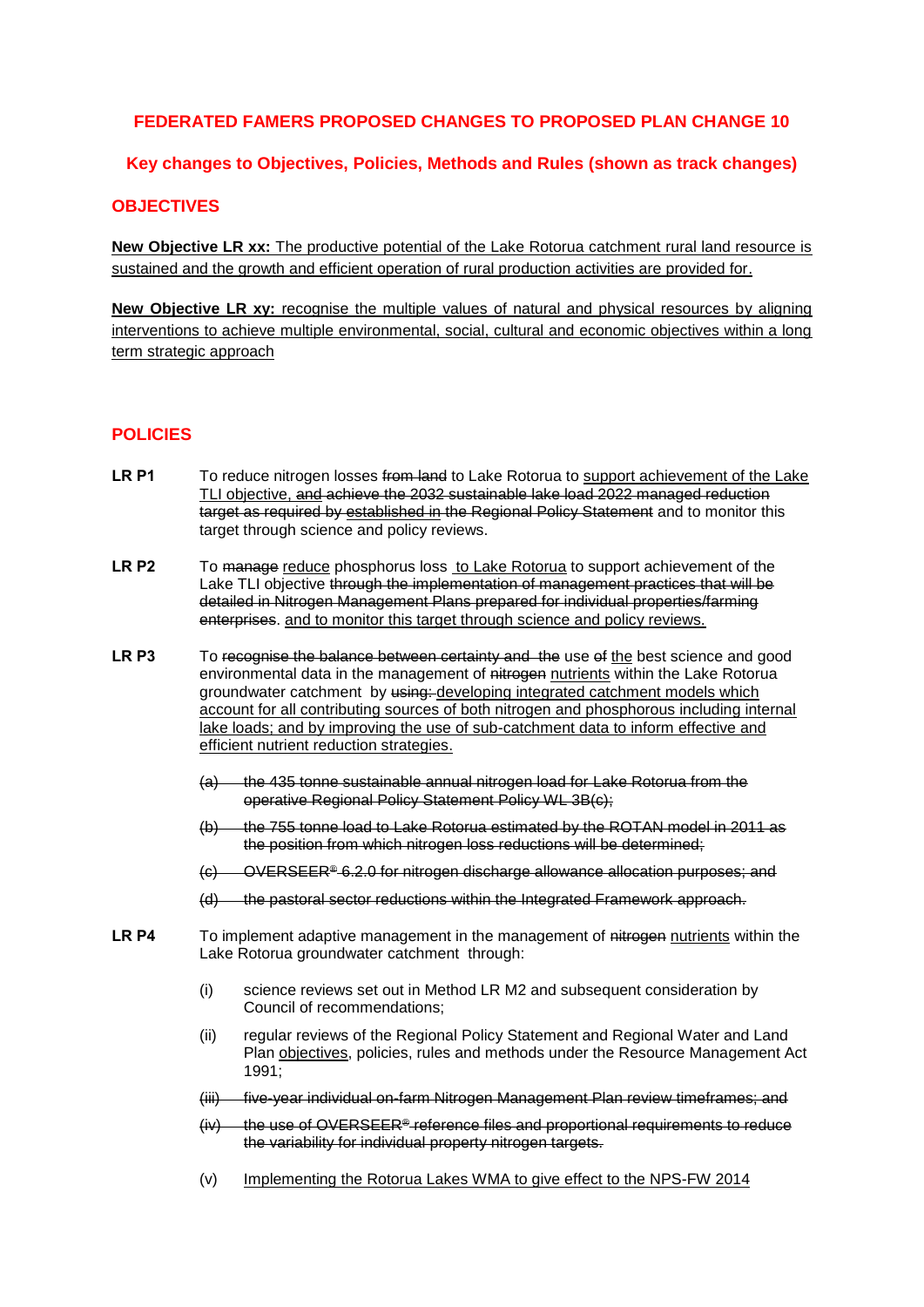#### **Nitrogen allocation Managed Reduction Targets**

**LR P5** To achieve the support the achievement of Policy LR P1 the RWLP TLI objective sustainable load to Lake Rotorua by allocating nitrogen discharge allowances managed reduction targets may be allocated to dairy and drystock activities within the Lake Rotorua groundwater catchment (Table LR 4) subject to further work on dairy support; and to recognise standard OVERSEER® 5.4 loss rates for plantation forestry, bush/scrub and house blocks.

#### **Table LR 4: Allocated nitrogen loss rates to sectors.**

#### *Overseer 5.4 values to be inserted*

| Sector          | Average nitrogen loss by Nitrogen loss range within<br>(kgN/ha/yr)<br>sector<br>(OVERSEER® 6.2.0 5.4) | each sector (kgN/ha/yr)<br>(OVERSEER®-6.2.0-5.4) |
|-----------------|-------------------------------------------------------------------------------------------------------|--------------------------------------------------|
| <b>Dairy</b>    | 64.5                                                                                                  | $54.6 -$<br>72 R                                 |
| <b>Drystock</b> | <del>25.6</del>                                                                                       |                                                  |

No property/farming enterprise will be required to reduce its nitrogen loss below the bottom of the relevant sector nitrogen loss range.

- **LR P6** To determine individual Nutrient Discharge Allowances that must be achieved by 2032 in accordance with Schedule LR One for all properties/farming enterprises that are not provided for as permitted activities by Rules LR R1 to LR R7
- LR P7 To enable the authorised transfer of nitrogen loss entitlements increases between properties/farming enterprises from 1 July 2022 through flexibility, transfer and trading mechanisms to encourage efficient outcomes, eg, transferable development rights, offset mechanisms, baseline-and-credit trading schemes; mechanisms for recognising management practices and innovations which are not in Overseer; and making provision for collective consents for multi-property nutrient reduction proposals
- LR P8 To require support achievement of the RWLP TLI objective and encourage whole-ofcommunity engagement by enabling sub-catchment property/farming enterprise specific Nitrogen Nutrient Action Management Plans which may include sub-catchment managed reduction targets will be prepared in conjunction with the sub-catchment community and require the implementation of mitigation actions to achieve and maintain Managed Reduction Targets (five-yearly nitrogen loss reduction targets) and Nitrogen Discharge **Allowances**
- LR P9 To allow as a permitted activity:
	- (a) All land uses until 30 June 2017 provided that the land uses do not increase their nitrogen loss.
	- (b) The use of land for plantation forestry and bush/scrub and constructed wetlands and sediment detainment bunds
	- (c) The use of land for farming activities on properties/farming enterprises 5 hectares or less in area from 1 July 2017 provided there is no intensive land use.
	- (d) The use of land for farming activities on properties/farming enterprises greater than 5 hectares in area or between 5 hectares and 10 hectares or less in effective area from 1 July 2017 provided there is no intensive land use.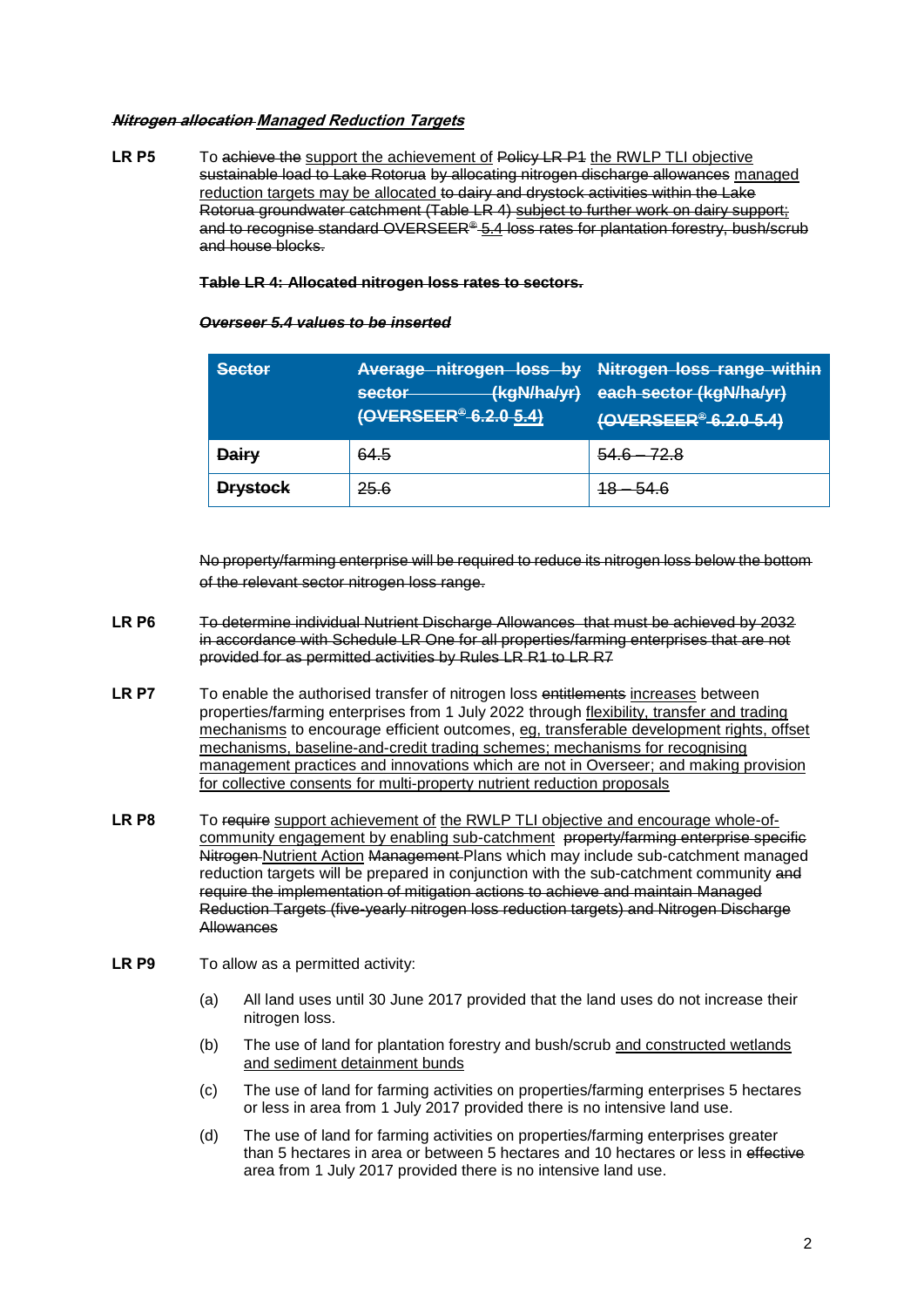- (e) The use of land for farming activities on properties/farming enterprises between 10 and 40 hectares in effective area from 1 July 2017 to 31 June 2022 provided there is no increase in nitrogen loss and the information keeping and reporting conditions are met.
- (f) The use of land for farming activities on properties/farming enterprises in the Lake Rotorua groundwater catchment not previously managed by Rules 11 to 11F from 1 July 2017 to 31 June 2022 provided there is no increase in nitrogen loss and information keeping and reporting conditions are met.
- (g) The use of land for farming activities on properties/farming enterprises that can demonstrate low nitrogen loss.
- (h) The discharge of nutrients onto or into land provided the land use associated with the discharge is authorised under Rule LR R1 to LR R11.

#### **LR P10** To require resource consents for: To allow as a permitted activity:

- (a) The use of land for farming activities on properties/farming enterprises over 40 hectares in effective area from 1 July 2017 provided there is no increase in nitrogen loss and the information keeping and reporting conditions are met.
- (b) The use of land for farming activities on properties/farming enterprises between 10 and 40 hectares in effective area from 1 July 2022 provided there is no increase in nitrogen loss and the information keeping and reporting conditions are met.
- (c) The use of land for farming activities on properties/farming enterprises less than 5 hectares in area or that are between 5 hectares and less than 10 hectares in effective area that are not low intensity land use from 1 July 2022 provided there is no increase in nitrogen loss and the information keeping and reporting conditions are met.
- (d) The use of land for farming activities on properties/farming enterprises in the Lake Rotorua groundwater catchment not previously managed by Rules 11 to 11F that are not low intensity land use from 1 July 2022 provided there is no increase in nitrogen loss and the information keeping and reporting conditions are met.
- (e) The discharge of nutrients onto or into land provided the land use associated with the discharge is authorised under Rule LR xx to LR Rxy.
- LR P11 To classify land use consent applications for farming activities that submit a Nitrogen Management Plan demonstrating the achievement of Managed Reduction Targets and Nitrogen Discharge Allowances by 2032 as controlled activities.
- LR P12 To classify as non-complying activities, farming activities that require a land use consent application to be made and that do not submit a Nitrogen Management Plan demonstrating managed reduction.
- LR P13 To use OVERSEER<sup>®</sup> version 6.2.0 5.4 and subsequent versions consistent with the catchment load estimates to determine the nitrogen loss from land. Any future version changes will need to retain consistency between catchment and farm estimates; and may necessitate a variation to the RPS
- **LR P14** To consider nitrogen budgets and alternative models for determining nitrogen loss if OVERSEER<sup>®</sup> cannot be readily used for a specific land use. Consideration of whether alternate nitrogen budgets may be used will take into account:
	- (a) The ability to reliably estimate a property/farming enterprise's long-term nitrogen loss;
	- (b) The acceptability of information inputs, for example, verifiable leaching rates; and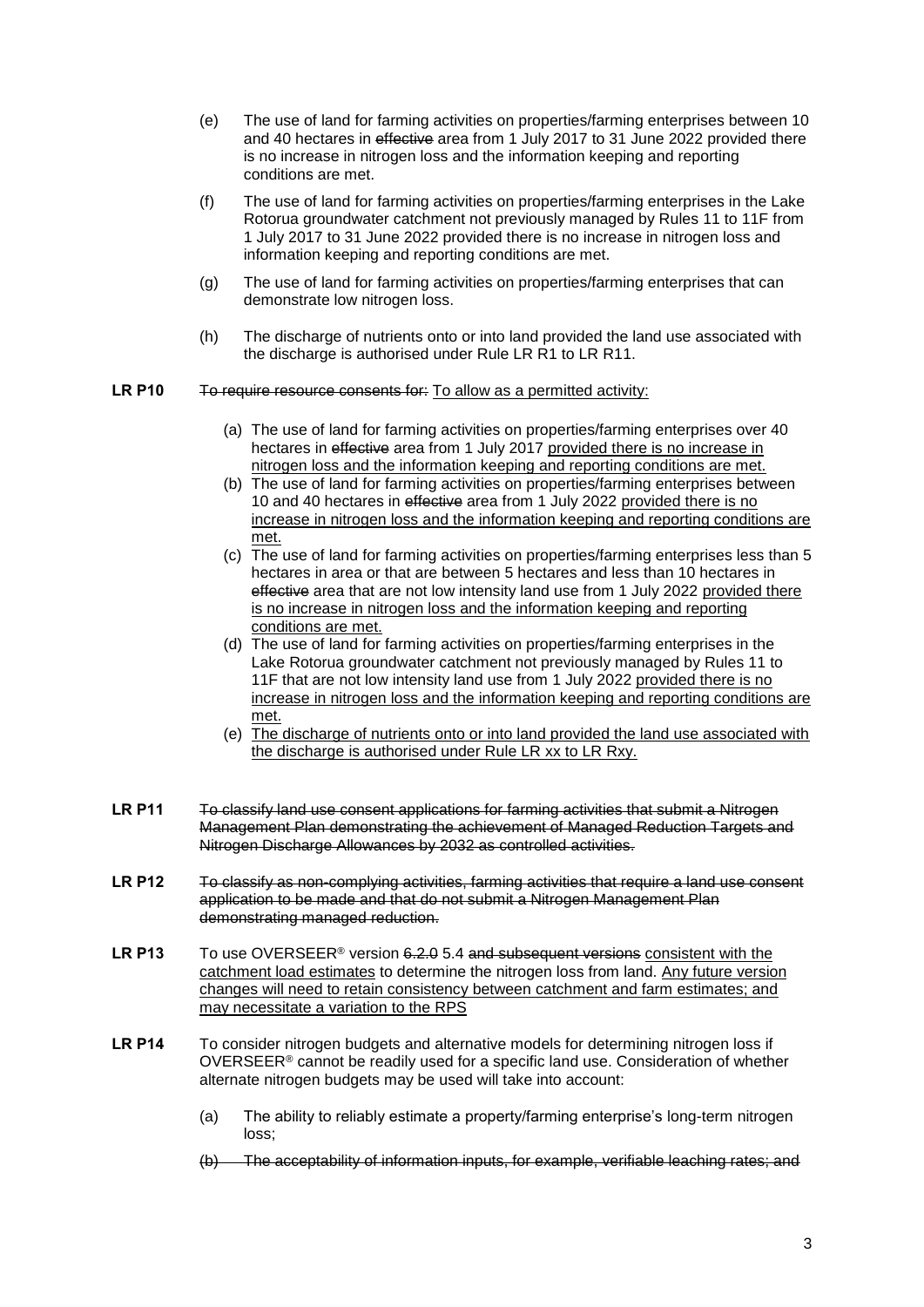(c) The potential availability of suitably qualified and experienced persons to develop the nitrogen budgets.

Any alternative to OVERSEER<sup>®</sup> for nitrogen budgeting purposes must be authorised by the Regional Council

- **LR P15** To require information to be supplied for:
	- (a) All farming activities on properties/farming enterprises between 5 hectares and 10 hectares in effective area that are not low intensity land use,
	- (b) All permitted farming activities on properties/farming enterprises between 10 and 40 hectares; and
	- (c) All permitted farming activities on properties/farming enterprises in the Lake Rotorua groundwater catchment not previously managed by Rules 11 to 11F that are not low intensity land use.
	- (d) All permitted farming activities on properties/farming enterprises over 40 hectares in area

This information will be used to monitor compliance with permitted activity conditions.

- LR P16 To grant controlled activity consents for a duration of twenty years and non-complying activity consents, where granted, for durations less than 20 years. The duration of consents will reflect the nature, scale and robustness of any on-farm mitigation options proposed to achieve offset any proposed increase in nutrient losses from the property/farming enterprise's benchmark 2032 Nitrogen Discharge Allowance
- LR P17 To decline the re-consenting of activities that have failed to achieve the required reductions in nitrogen loss.
- **LR P 18** When developing rules, the Council will ensure they meet the following guiding principles:
	- Flexibility
		- the underlying approach is principles or effects based
		- entities have scope to adopt least-cost and innovative approaches
		- non-regulatory measures including self-regulation are used wherever possible
	- Proportionality
		- proposed rules have been tested against a risk-based, cost-benefit framework
		- the burden of rules and their enforcement is proportionate to benefits expected
		- changes proposed have been tested to assure the benefits outweigh the costs of disruption
	- **Certainty** 
		- the regulatory system is predictable and provides certainty for plan users
	- Growth supporting
		- economic objectives are given appropriate weighting
		- identifying and justifying trade-offs is explicit in the accompanying s32 reports
		- the need for businesses to take long term investment decisions is taken into account, including by providing for maximum consent durations for major investments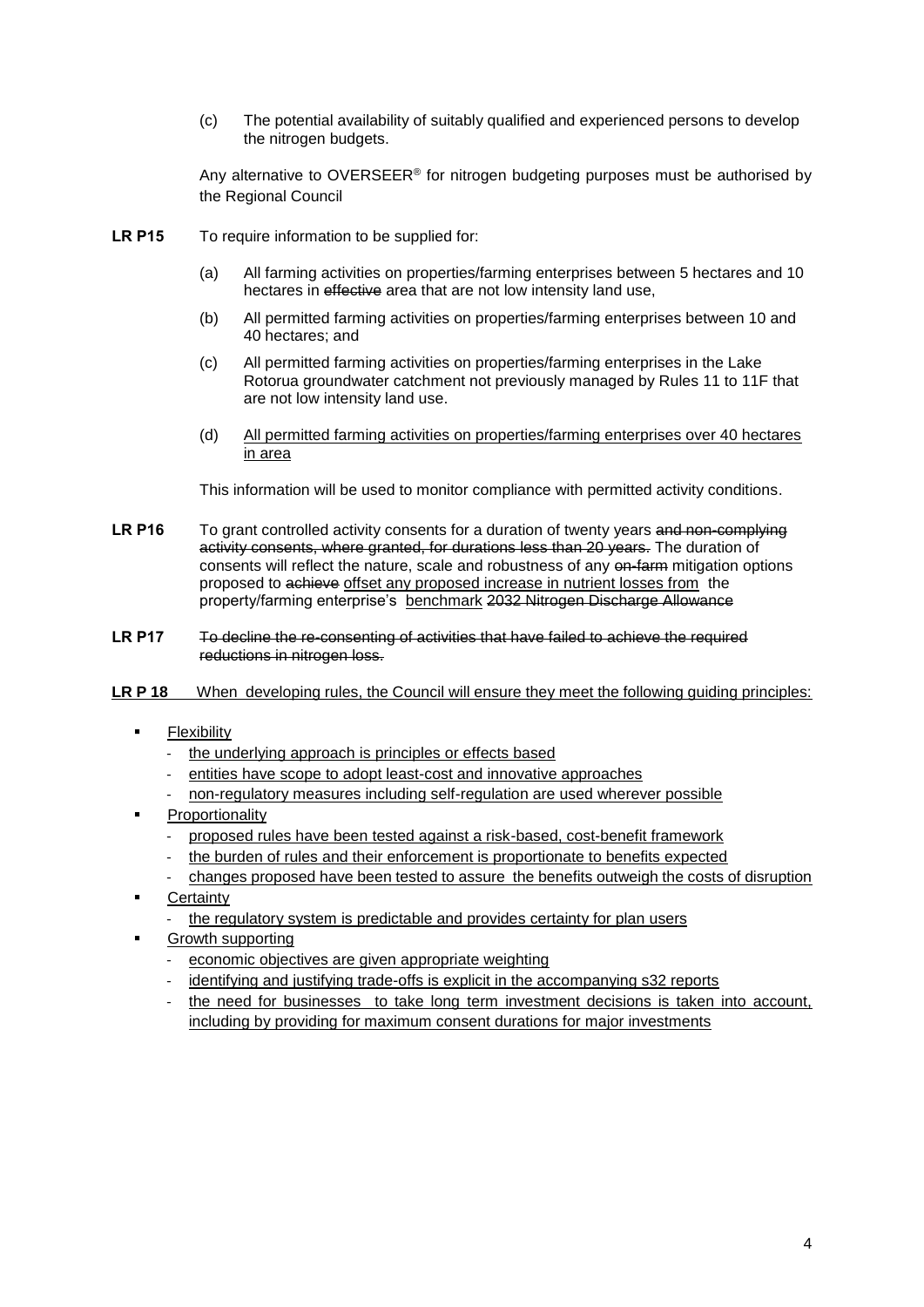## **METHODS**

- LR M1 Regional Council will supply information to Rotorua District Council for inclusion on Land Information Memorandum that:
	- (a) clearly identifies rural properties/farming enterprises that lie within the Lake Rotorua groundwater catchment boundary and are subject to these nitrogen management rules; and
	- (b) advises landowners of rural properties/farming enterprises identified in Method LR M1(a) to contact the Bay of Plenty Regional Council for further information.
- LR M2 Regional Council will review and publish the science that determined the objectives and limits set in the RPS and the Regional Water and Land Plan for Lake Rotorua on a five yearly basis from 2017. These reviews may include:
	- (a) Review of trends in Lake water quality attributes including nitrogen, phosphorus, Chlorophyll a, algal blooms, clarity, trophic level index $1$  for in-lake, inflows, and outflow where relevant; review of the health of indigenous fauna and flora and review of interactions and impacts of introduced fauna and flora
	- (b) Review of progress towards achieving the RWLP TLI objective RPS Policy WL 6B(c) 2022 catchment nitrogen load target
	- (c) Review of the RPS Policy WL 3B(c) catchment nitrogen load, and a nominal phosphorus (external and internal) catchment load of 37 tP/yr<sup>2</sup>, and any other nitrogen and phosphorus load combinations that catchment modelling shows would meet the Lake Rotorua Trophic Level Index of 4.2. This may necessitate:
		- (i) a review and rerun of the lake model (or any successor model), including its ability to replicate recent years data;
		- (ii) a review and rerun of ROTAN (or any successor model), including nitrogen and phosphorous loss rates, groundwater trends and attenuation rates by sub-catchment, including OVERSEER<sup>®</sup> or similar estimates;
		- (iii) an assessment of the efficacy and risks of alum dosing and an assessment of land-based or catchment-based phosphorus loss mitigation.
	- (d) Review of relevant New Zealand and international lake water quality remediation science.
	- (e) Recommendations to Council including for any necessary amendments to the RPS and the RWLP if the science supporting the targets or loads materially alters
- LR M3 Regional Council will respond to the recommendations that result from Method LR M2 science reviews through a formal and public decision making process. This may include initiation of a plan change and review of resource consent conditions.
- **LR M4** Regional Council will monitor permitted activities and any developing technologies to ensure that any related risks of nitrogen nutrient loss to the catchment are understood and acted on if necessary.
- **LR M5** Regional Council will:

-

(a) develop and maintain a Rule Implementation Plan; support the establishment and resourcing of sub-catchment committees to develop sub-catchment Action Plans for the reduction of nutrient loads to the lake

<sup>&</sup>lt;sup>1</sup> Trophic Level Index is defined in the Operative Regional Water and Land Plan.

<sup>&</sup>lt;sup>2</sup> This nominal phosphorus load was first determined by Rutherford et al (1989) and confirmed in subsequent advice from the Water Quality Technical Advisory Group.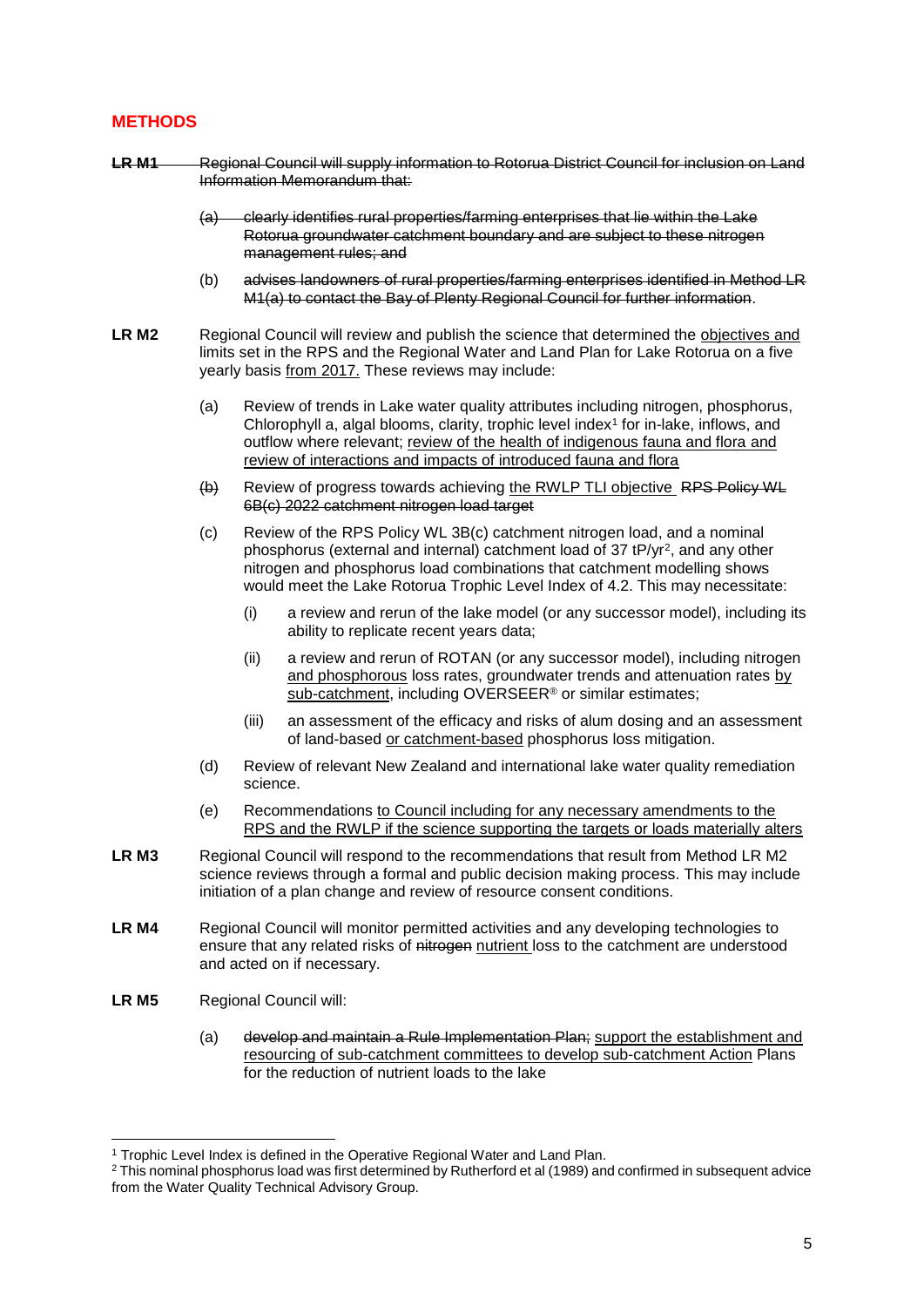- (b) report on the achievement of the Rule Implementation Plan sub-catchment Action Plans on a five-yearly basis through plan effectiveness reporting;
- (c) develop and maintain a Nitrogen Discharge Allowance Register, that will monitor catchment-wide progress towards meeting the RPS Policy WL 3B(c) catchment nitrogen load RWLP TLI objective
- (d) provide land advisory services and incentives to support land use management change and land use change that reduces nitrogen and phosphorus loss in the catchment; and
- (e) encourage industry good practices to be implemented on rural properties/farming enterprises to reduce nitrogen and phosphorus loss in the catchment.

**LR Method 41:** Develop and implement Sub-Catchment Action Plans to maintain or improve lake water quality to meet the TLI set in Objective 11. Action Plans will be developed according to the following process.

Action Plan Stages

Stage 1 – Risk Assessment and Problem Evaluation

Stage 2 – Project Prioritisation

Stage 3 – Development of Action Plan for Lake Sub-Catchment

(a) Where lake water quality exceeds the TLI and/or where nutrient loads exceed managed reduction targets

(i) Identify and quantify the lake water quality problem and any necessary research.

(ii) Identify and quantify the reduction of nitrogen and phosphorus required in the sub-catchment to achieve the TLI or MRT

(iii) Estimate the contributing sources of nitrogen and phosphorus in the sub-catchment, and the effects of existing land uses and activities in the catchment on the lake's nutrient load.

(iv) Estimate the lag between actual land use change and lake water quality effects.

(v) Establish a timeline for developing an Action Plan for the lake sub-catchment.

(c) Develop and implement Stage 3 and 4 of the Action Plan in conjunction with an Action Plan Working Group comprising appropriate parties from the individual sub-catchment and an independent coordinator. The Action Plan Working Group will include, but is not limited to, Rotorua District Council, iwi, community groups, landowners, and relevant resource management agencies and industry representative groups. The main aims of Stage 3 of the Action Plan are:

(i) Identify factors that affect lake water quality and any necessary research.

(ii) Include equitable and workable provisions to address effects on existing land uses where it is necessary to restrict land use to maintain or improve water quality

Such provisions include, but are not limited to, criteria for possible financial assistance and land acquisition.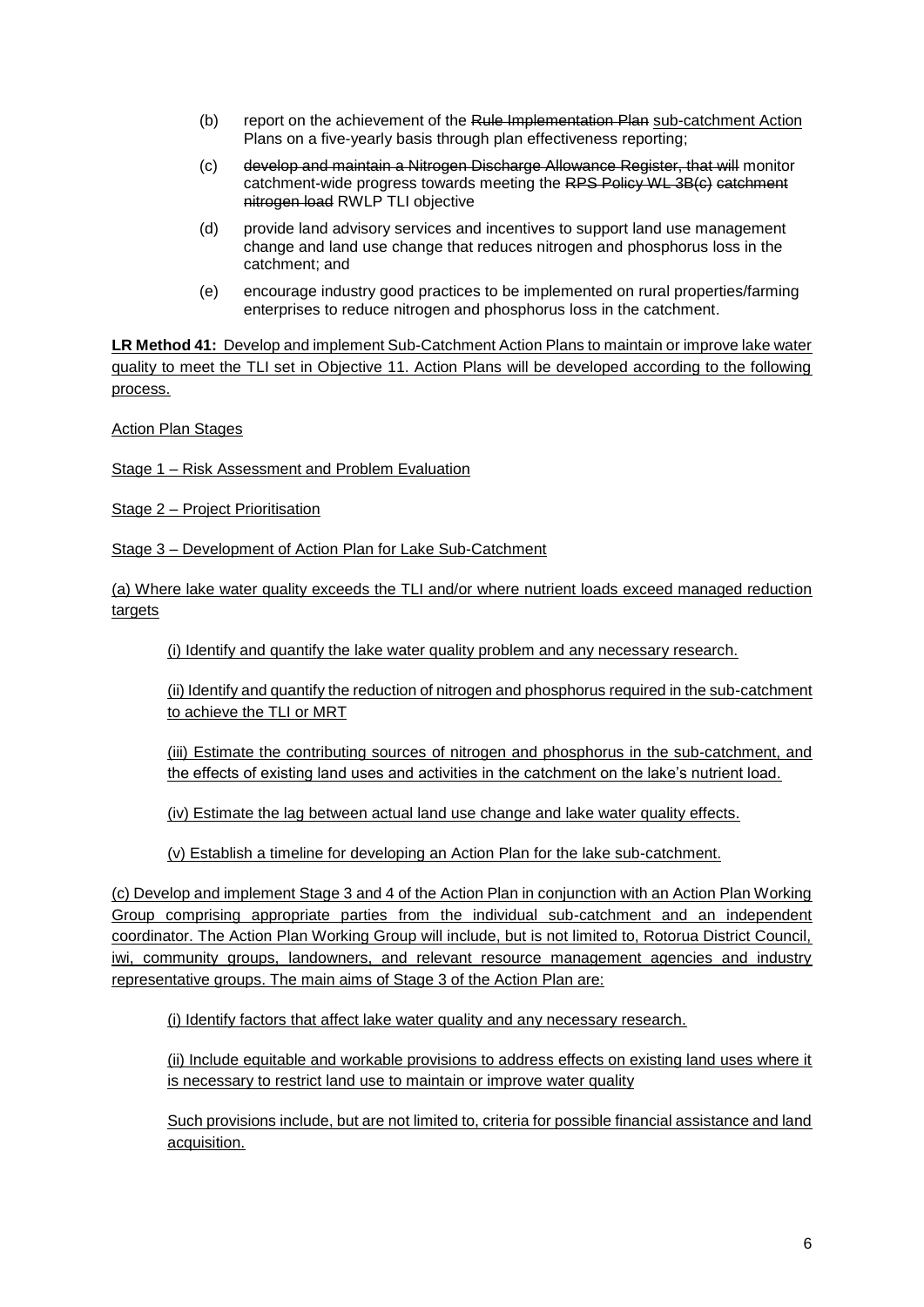(iii) Identify efficient, cost-effective and equitable measures and options to reduce inputs of nitrogen and phosphorus from the lake catchment to maintain or improve lake water quality.

(iv) Determine if the TLI and/or MRTs can be realistically achieved, and a practicable timeline for achieving the target TLI and/or MRTs

(d) Identify the costs and benefits of different nutrient management and reduction methods. Such methods include, but are not limited to:

(i) Education on nutrient management;

(ii) Riparian retirement;

(iii) Constructed wetlands;

(iv) Sewage reticulation;

(v) Review of existing discharge consents in the catchment;

(vi) Land use changes;

(vii) Land purchase or lease;

(viii) Engineering works;

(ix) Nutrient trading systems.

(e) Take into account the macro-economic and micro-economic effects of lake water quality maintenance or improvement measures, including the value of land use and lake water quality to the catchment, district, region and wider community.

(f) Apply existing funding policies and other funding options for lake water quality maintenance or improvement works, including, but not limited to:

(i) Differential rating as a means of paying for works within the catchment.

(ii) Central government funding.

(iii) User charges.

(iv) Environmental Programmes.

(g) Determine if regulatory measures are necessary to control the discharge of nitrogen or phosphorus, or both, from land use activities in the lake catchment

(h) Document a timetable for implementing nutrient management and reduction options.

4 Stage 4 – Implementation and Monitoring of Action Plans

(a) Implement the lake water quality improvement measures identified and agreed to in Stage 3.

(b) Evaluate and report progress towards achieving the TLI in Objective 11 and/or MRTs to all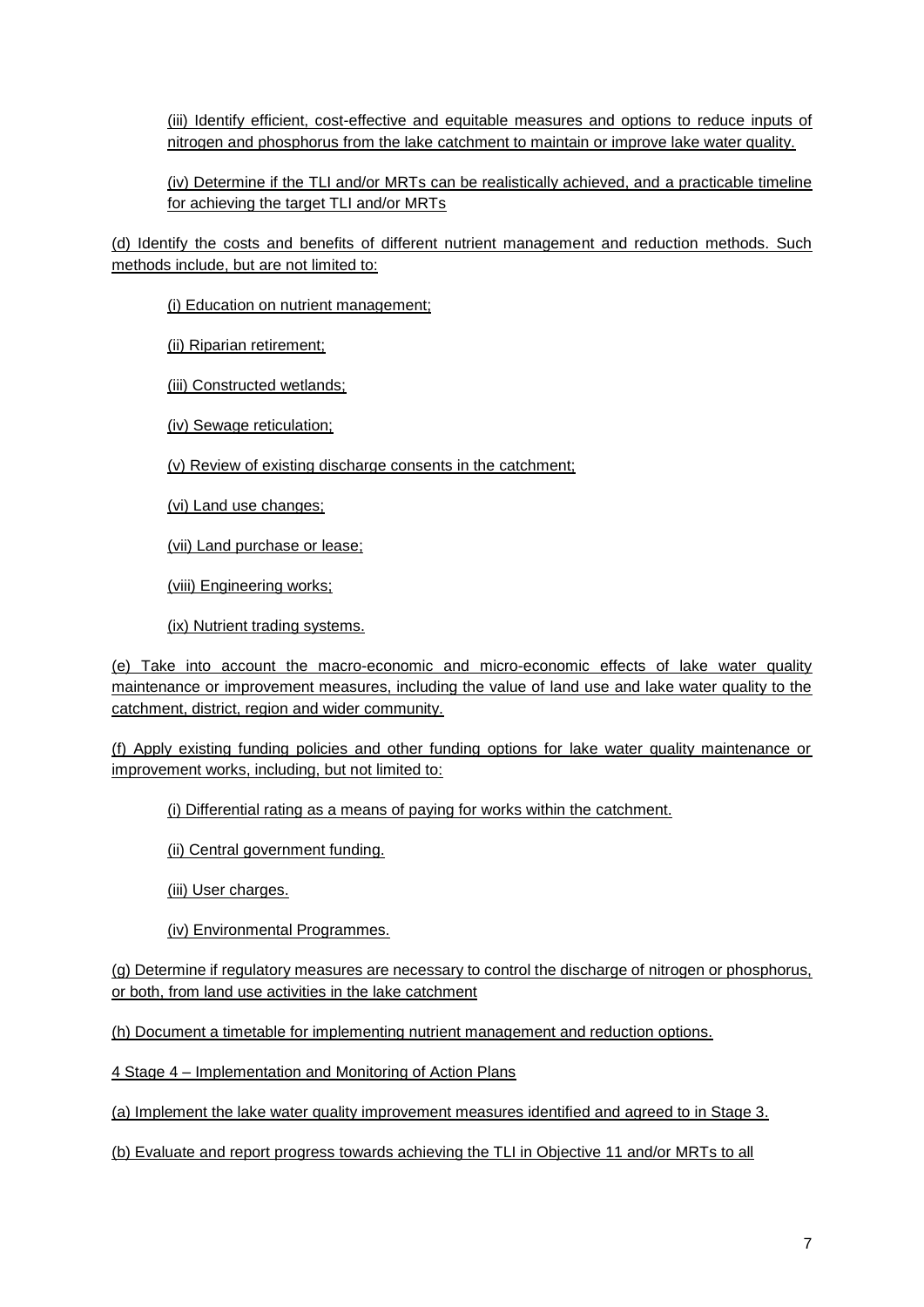parties, and the community.

**New method:** add a method making provision for a process to recognise management practices and innovations which are not currently recognised in Overseer.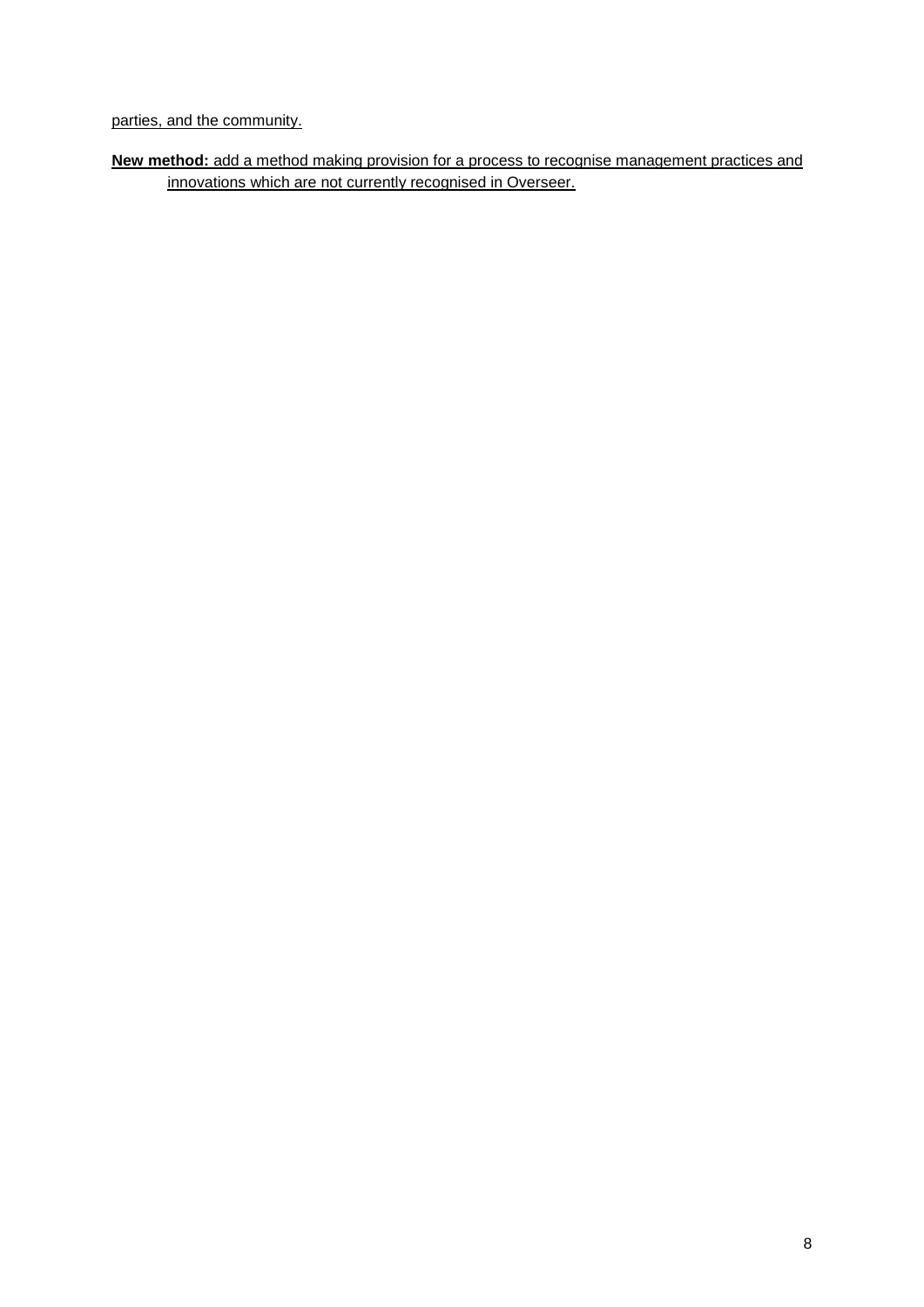# **RULES**

## **Rule 1 - Permitted Activity**

The use of land for farming activities/farming enterprises on properties which are less than 5 hectares in area are permitted provided the following condition is met:

- a) The farming activities/farming enterprises do not comprise of any of the following land use activities:
	- **Commercial cropping: or**
	- Commercial horticulture; or
	- Dairy farming.

## **Rule 2 - Permitted Activity**

The use of land for farming activities/farming enterprises on properties which are greater than 5 ha in area but less than 10 hectares in area are permitted provided the following conditions are met:

- a) The stocking rate on the property does not exceed the stocking rates specified in Schedule XX at any point in time; and
- b) The farming activities/farming enterprises do not comprise of any of the following land use activities:
	- **Commercial cropping; or**
	- Commercial horticulture; or
	- **-** Dairy farming

# **Rule 3 – Permitted Activity**

The use of land for farming activities/farming enterprises on properties which are greater than 10 hectares in area, or do not meet the conditions of Rules 1 and 2, are permitted provided the following conditions are met:

- a) The use of land for farming activities/farming enterprises on properties which are less than 40 hectares in area:
	- The farming activities/farming enterprises will establish a nutrient benchmark in accordance with Schedule AA and provide that information to Council by 2017, and will not exceed it
- b) The use of land for farming activities/farming enterprises on properties which are greater than 40 hectares in area:
	- The farming activities/farming enterprises have a lawfully established nutrient benchmark for the property and will not exceed it; or will establish a nutrient benchmark in accordance with Schedule AA and provide that information to Council by 2017, and will not exceed it
- For the purpose of Rule 3 nutrient benchmark means Council was provided with a register of the annual average export of nitrogen and phosphorus from the property for the agreed benchmarking period.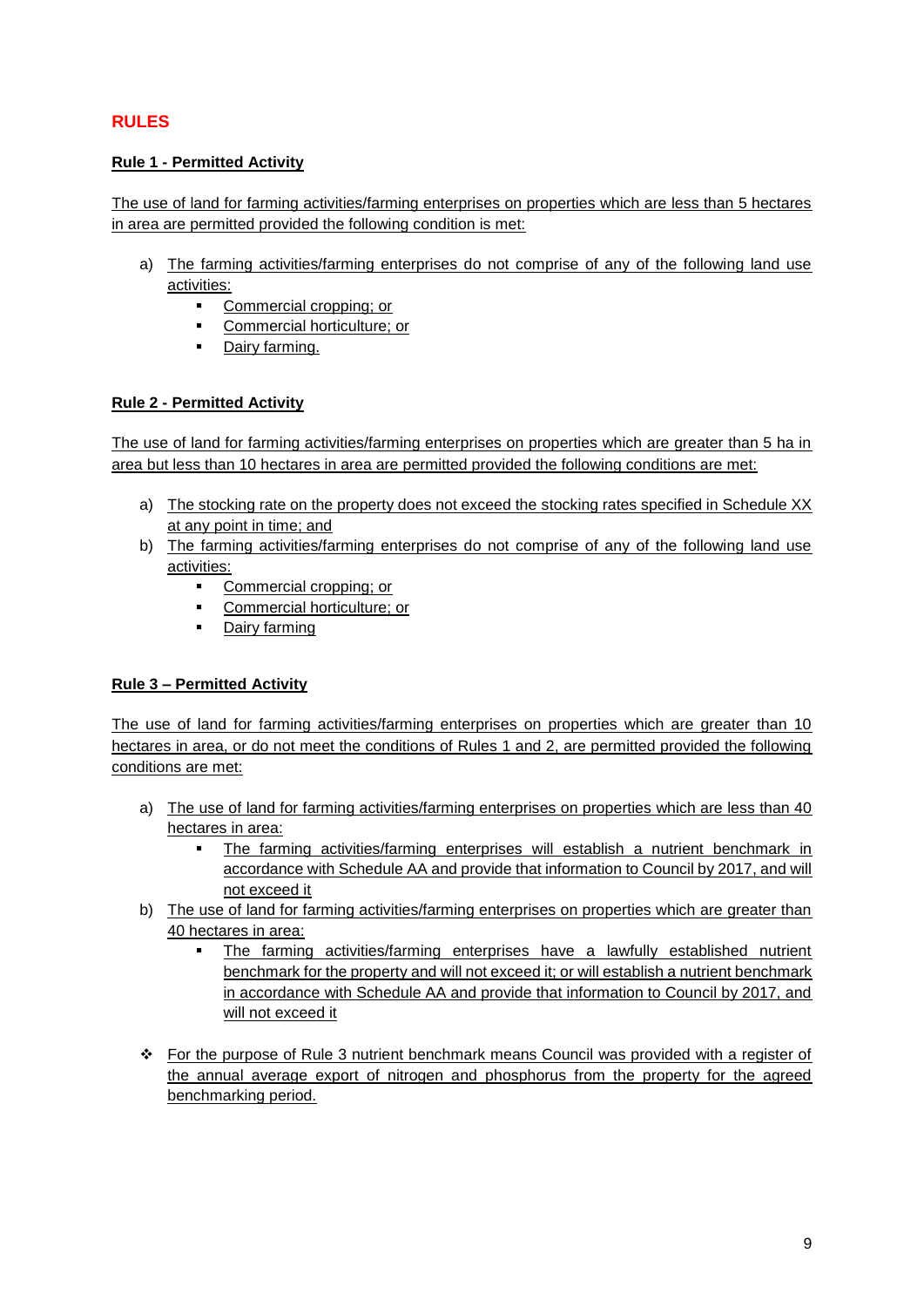# **Rule 4 – Controlled Activity**

The use of land for farming activities/farming enterprises on properties which do not meet Rule 3 is a controlled activity the following conditions are met:

- a) The increase in the export of nitrogen or phosphorous from the proposed farming activity/farming enterprise will be fully offset by the use of nutrient management measures on land within the same lake catchment; and
- b) The nutrient management measures used to fully offset the effects of the proposed land use do not occur on land which is covered by indigenous forest cover or is on land located within an urban area or lakeside settlement area

#### Matters of control

- a) Measures to offset adverse effects on water quality, including surface water and groundwater.
- b) Measures to avoid, remedy or mitigate adverse effects on aquatic ecosystems in streams and rivers.
- c) Aspects of the land use activity that cause an increase in the export of nitrogen or phosphorus from the activity.
- d) Measures to fully offset the increase in the export of nitrogen or phosphorus from the activity within the same lake catchment.
- e) Contractual arrangements with third parties where the offset measures are not applied on the property.
- f) Where the offset is not applied on the property, the change to the nutrient benchmark for both properties. The nutrient benchmark for the property where the land use activity will take place will increase, and the property where offset measures will take place will decrease accordingly.
- g) Information and monitoring requirements.

## **Rule 5 – Restricted Discretionary Activity**

The use of land for farming activities/farming enterprises on properties which do not meet Rule 4 is a Restricted Discretionary Activity:

#### Matters of Discretion

- a) Measures to offset adverse effects on water quality, including surface water and groundwater, including consideration of measures which may not be recognised in Overseer.
- b) Measures to avoid, remedy or mitigate adverse effects on aquatic ecosystems in streams and rivers.
- c) Aspects of the land use activity that cause an increase in the export of nitrogen or phosphorus from the activity.
- d) Measures to fully offset the increase in the export of nitrogen or phosphorus from the activity within the same lake catchment.
- e) Contractual arrangements with third parties where the offset measures are not applied on the property.
- f) Where the offset is not applied on the property, the change to the nutrient benchmark limit for both properties. The nutrient benchmark for the property where the land use activity will take place will increase, and the property where offset measures will take place will decrease accordingly.
- g) Information and monitoring requirements.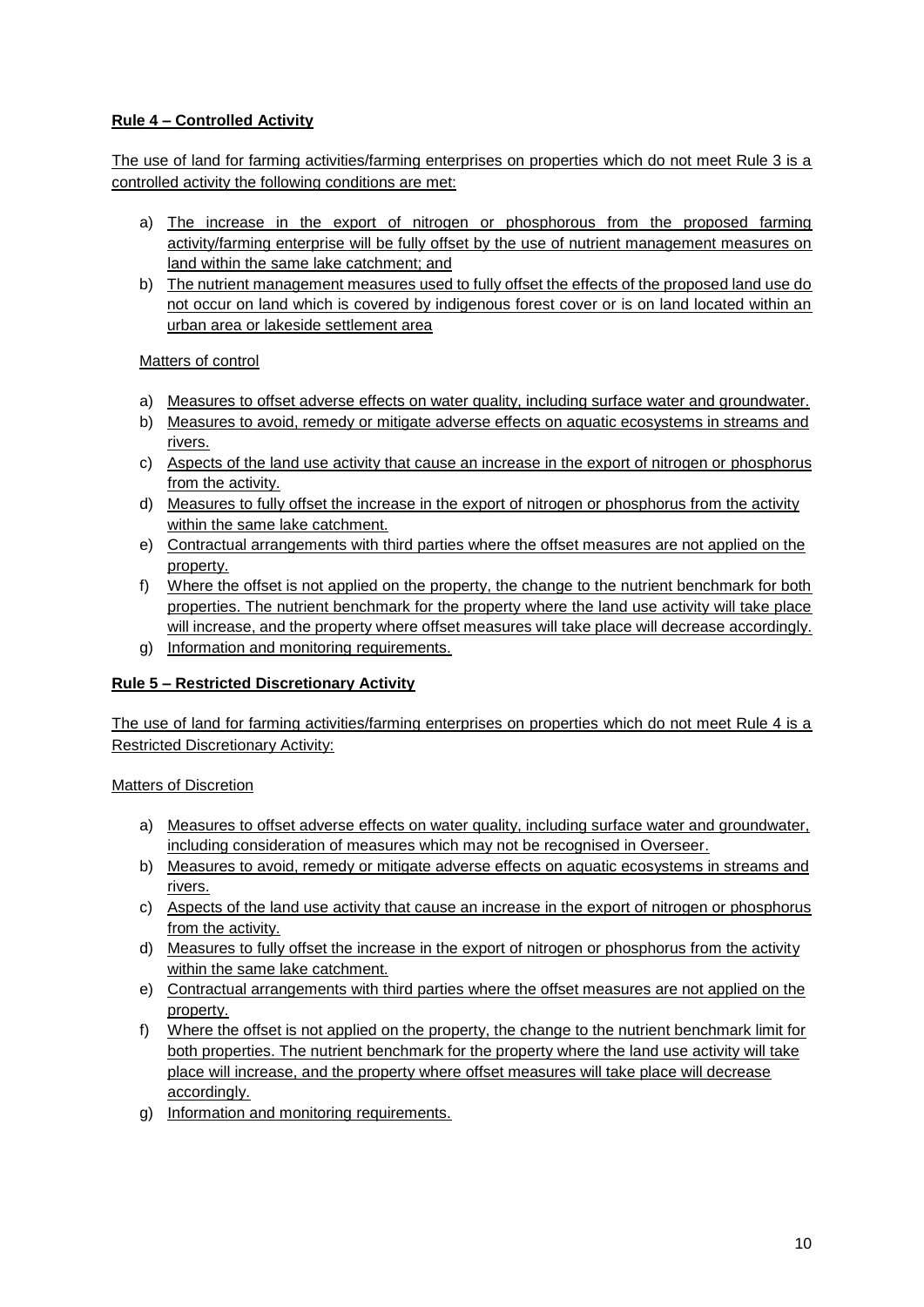# **SCHEDULES**

#### **Schedule AA - Nutrient Benchmark**

Information required for Nutrient benchmark

- 1) Land area;
- 2) Soils drainage class and soil characteristics;
- 3) Rainfall;
- 4) Slope/Topography;
- 5) Land cover and land uses on the property (including percentage of land area in different land uses);
- 6) Percentage of riparian area of rivers streams and lakeshore on the property that have been fenced, or in retirement plantings
- 7) Area of wetlands on the property.
- 8) Number of houses on the property.
- 9) Type of sewage treatment for the houses on the property.
- 10) Fertiliser application type and amount of fertiliser, and percentage of amount applied in May, June and July.
- 11) Type of livestock on the property.
- 12) Peak number of livestock by stock type.
- 13) For beef properties, the percentage of female livestock.
- 14) Number of livestock taken off the property, or put onto a wintering pad/loafing pad/feedpad during winter.
- 15) Where a wintering pad/loafing pad/feedpad is used, the waste treatment and disposal system for the wintering pad/loafing pad/feedpad.
- 16) Crop type(s), and area in each crop. This includes forestry.
- 17) Volume of irrigation.
- 18) Supplementary stock feed purchased or sold off-farm.
- 19) Description of other land management practices relevant to nutrient management.
- 20) Annual exports from the property (e.g. crops, livestock, milk solids etc).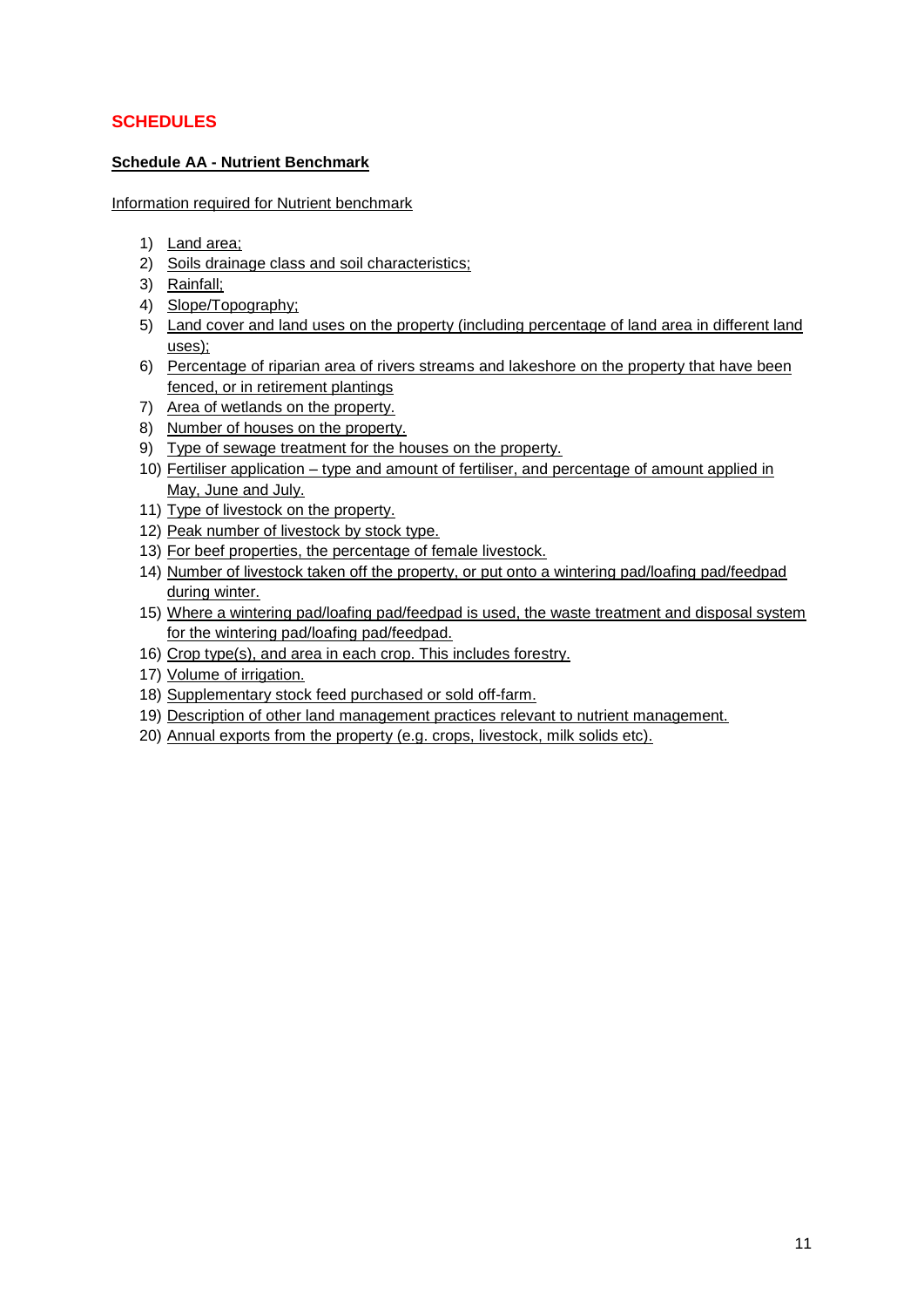#### **Schedule LR Six – Nitrogen Management Plan requirements**

*The aim of the Nitrogen Management Plan is to manage nutrient reduction so the property/farming enterprise meets the Nitrogen Discharge Allowance by 2032.*

A Nitrogen Management Plan shall be prepared in accordance with A or B below by a suitably qualified and experienced person.

The Nitrogen Management Plan shall take into account sources of nitrogen associated with the farming activity and identify all relevant-reasonable, practicable and affordable nitrogen management practices and mitigation measures.

The plan requirements will apply to:

- 1 A plan prepared for an individual property or farm enterprise; or
- 2 A plan prepared for an individual property which is part of a farming enterprise or a collective of pastoral properties.
- **A Nitrogen Management Plans prepared for an individual property or a farming enterprise as part of an industry environment management programme approved by the Bay of Plenty Regional Council.**
- **B Nutrient Management Plans prepared for an individual property or a farming enterprise that are not derived from an industry environment management programme.**

Nitrogen Management Plans shall contain as a minimum:

- 1 Property details:
	- (a) Physical address.
	- (b) Name of a contact person.
	- (c) Description of ownership structure.
	- (d) Legal description of the land and farm identifier as provided by Regional Council.
	- (e) Name and contact details of the person responsible for managing the property/farming enterprise if different from above.
- 2 A map(s) or aerial photograph at a scale that clearly shows:
	- (a) The boundaries of the property.
	- (b) A block map for the property/farming enterprise.
- 3 The start point on which nitrogen loss allocation is based, relevant Managed Reduction Targets and the Nitrogen Discharge Allowance allocated to the property/farming enterprise that must be achieved by 2032.
- 4 Any nitrogen benchmark under Rule 11 of the Regional Water and Land Plan.
- 5 A description of how each of the following management objectives, where relevant, will be met.
	- (a) *Nitrogen management:* To minimise nitrogen losses and achieve the Nitrogen Discharge Allowance allocated to the property/farming enterprise by 2032. The Nitrogen Management Plan must include:
		- (i) A nitrogen budget for the property/farming enterprise that matches the current system or use of the system.
		- $\left\langle \text{iii} \right\rangle$  A pathway, including a schedule of mitigation actions, that demonstrates managed reduction to achieve the Managed Reduction Targets and the 2032 Nitrogen Discharge Allowance in accordance with LR P8.